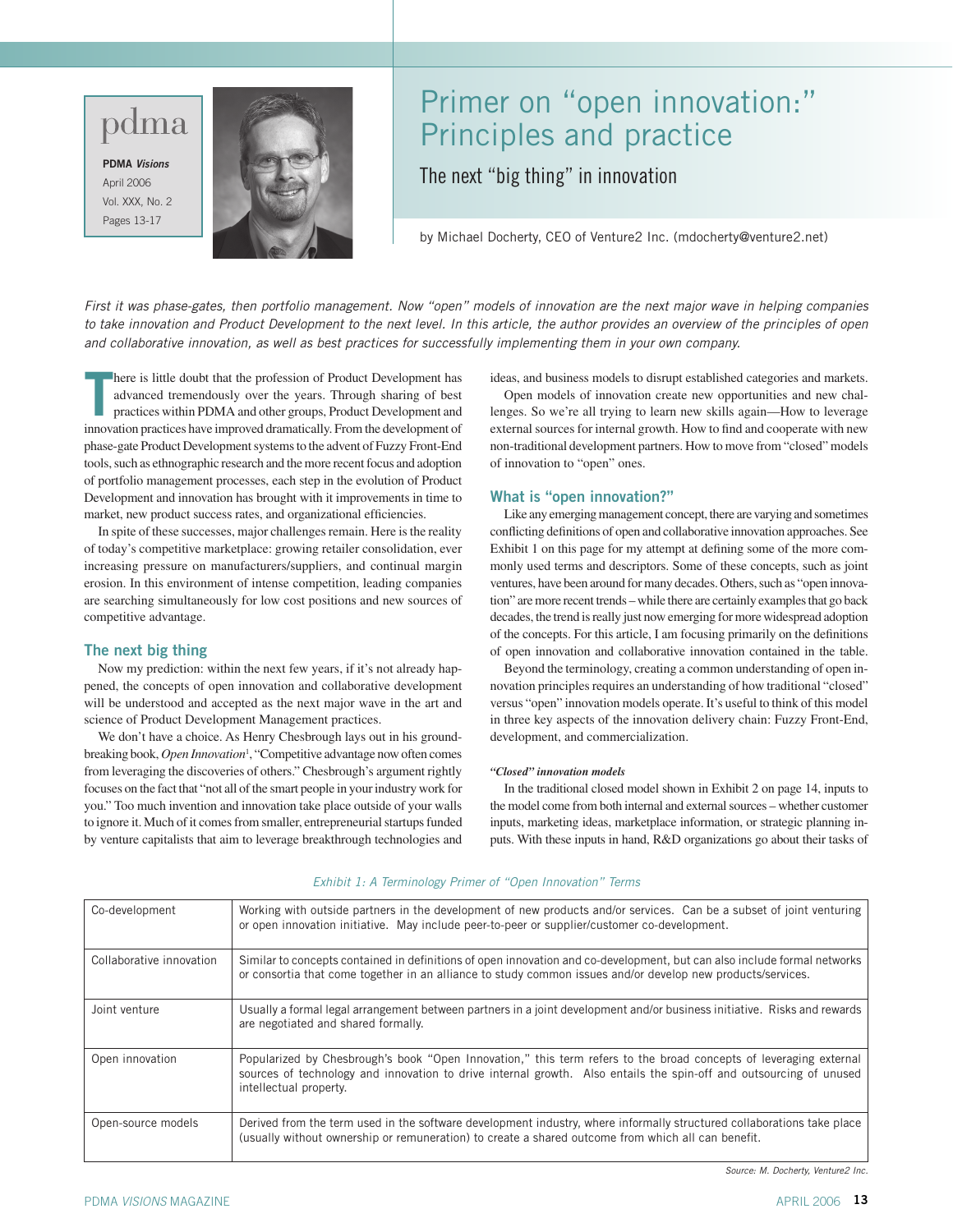





*Source: M. Docherty, Venture2 Inc. Source: M. Docherty, Venture2 Inc. (with concepts adapted from the book by Henry Chesborough,* Open Innovation: The New Imperative for Creating and Profiting from Technology, *Harvard Business School Press, 2003)*

inventing, evolving and perfecting technologies for further development, immediately or at a later date. Companies often used to refer to developing technologies and innovations that could even be placed "on the shelf" for later development by their teams. The traditional funnel analogy is appropriate here, because large numbers of internal concepts are narrowed down to the ones that best fit that company's needs at that point. The focus is on internal development of technologies and products for internal commercialization. Think IBM, Intel, GE and Lucent in the 1970's and 1980's as typical examples of successful companies that leveraged large internal R&D organizations to create a pipeline of internally commercialized new products and services.

#### *"Open" innovation models*

Exhibit 3 on this page presents a graphic view of an open innovation model, a much more dynamic and less linear approach to innovation management. You'll find numerous different approaches to depicting these models in Chesbrough's book and in published articles by companies employing open and collaborative innovation. In open models, companies look inside-out and outside-in, across all three aspects of the innovation delivery chain (Fuzzy Front-End, development, and commercialization). In doing so, much more value is created and realized throughout the process.

In the Fuzzy Front-End, not only are companies now looking externally for problems to be solved, but now also to inventors, startups, and other sources of available technologies that can be used as a basis for internal or joint development.

#### *Exhibit 4: Benefits of "Open Innovation"*

- Ability to leverage R&D developed on someone else's budget
- Extended reach and capability for new ideas and technologies
- Opportunity to refocus some internal resources on finding, screening, and managing implementation (important not to position as a threat to internal resources)
- Improved payback on internal R&D through sale or license of otherwise unused intellectual property
- A greater sense of urgency for internal groups to act on ideas or technology (use it or lose it)
- Ability to conduct strategic experiments at lower levels of risk and resources, with the opportunity to extend core business and create new sources of growth
- Over time, an opportunity to create a more innovative culture, from the 'outside in' through continued exposure and relationships with external innovators

*Source: M. Docherty, Venture2 Inc.*

In the development phase, established companies may acquire external innovations that have already become *productized* or even commercialized, but now offer the opportunity to develop new generations of the technology for scale-up by these larger players. In this phase, companies may also spinout technologies and intellectual property that were internally developed but are determined to be outside the core business, and better developed and commercialized by others.

Open innovation models apply to the commercialization phase as well. Companies may spin out already commercialized technologies where more value can be realized elsewhere, or acquire already commercialized product lines or businesses that can provide immediate sources of new growth for the company.

#### *Benefits of open models*

Some of the key benefits of open innovation are listed in the table contained in Exhibit 4 on this page. One of the most obvious benefits of open innovation is the much larger base of ideas and technologies from which to draw to drive internal growth. But beyond that, leading companies also recognize open innovation as a strategic tool to explore new growth opportunities at a lower risk. And, in spinning out unused ideas, companies not only capture economic value from the ideas, but also create an important "sense of urgency" by internal groups to "use it or lose it" when it comes to internally available technologies.

#### **Best practices in open innovation**

In today's intensely competitive environment, open-source business models and collaborative approaches to innovation and business growth are moving beyond "nice to haves" to "must haves." Joint ventures and strategic alliances are on a growth path because companies" successes and even survival can depend upon them. Much like an ecosystem, companies are recognizing their successes depend upon a delicate balance of interdependencies within a much broader network of potential partners. According to a 2005 KPMG study<sup>2</sup>, 64 percent of surveyed U.S. executives said they plan to increase their use of strategic alliances during the next two years. Nearly 70 percent of the executives responding said that strategic alliances help companies reach growth objectives, in part because they hold out the prospect of attractive returns and shared risk.

In a recent Bain survey<sup>3</sup>, "open-market innovation" is included for the first time among twenty-five management tools studied. The executive survey showed that open-market innovation methods are currently being employed by more than 24 percent of respondents.

So, more companies are using open and collaborative approaches to innovation. But are they succeeding? If you look at companies that are "ahead of the curve" in adopting these practices, you can see some impressive results.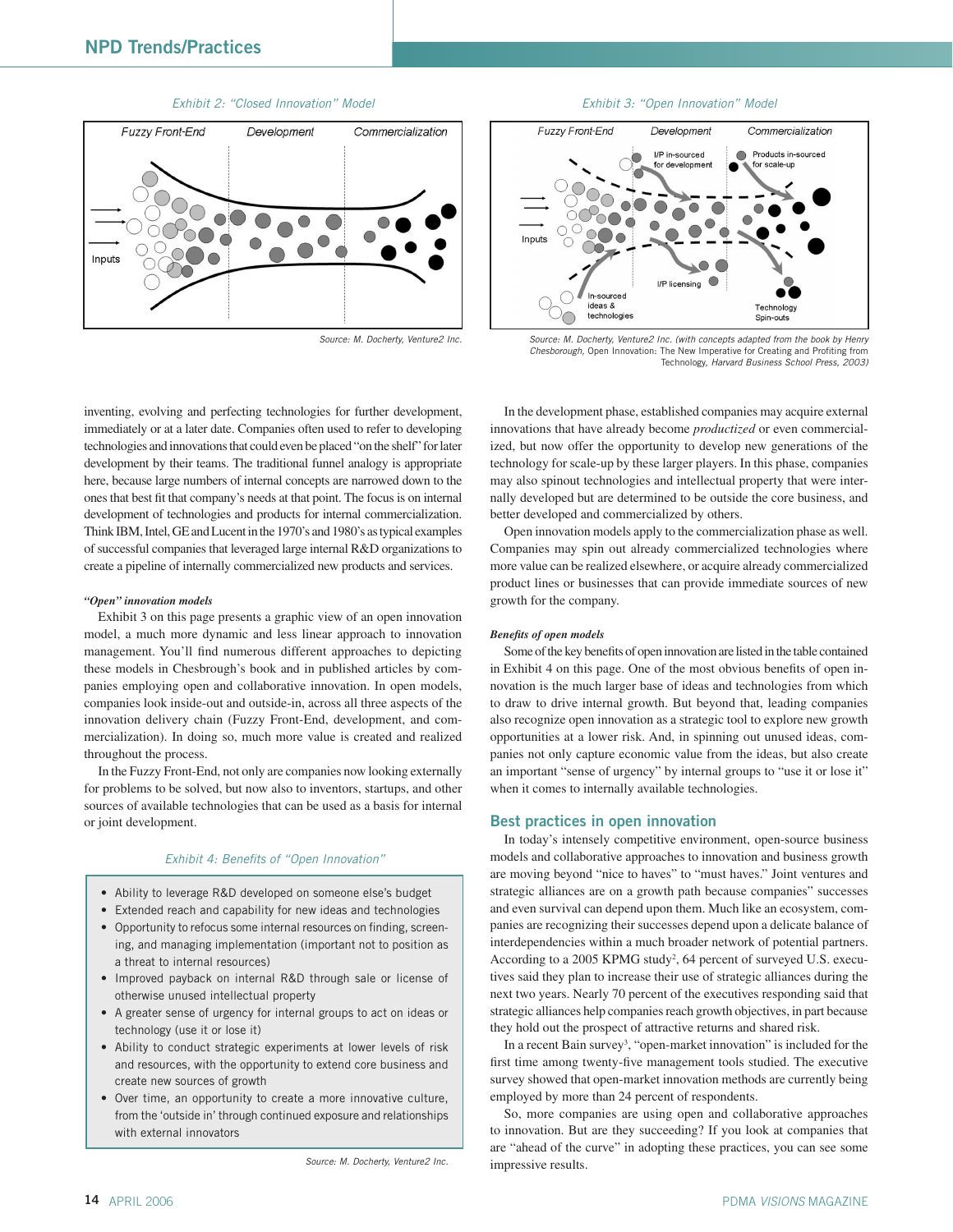#### *P&G's* **Connect & Develop**

P&G's much-heralded focus on open innovation, including C.E.O. Lafley's stated goal of capturing 50 percent of their innovation from the outside, has led to double-digit sales growth, while maintaining better than 50 percent gross margins<sup>4</sup>. What's even more impressive about P&G has been their ability to deliver this increased focus on innovation, while decreasing R&D spending as a percentage of sales from 4.8 percent in 2000 to 3.4 percent in 2005<sup>5</sup>.

P&G has institutionalized its Connect and Develop program to ensure external ideas have access to the organization and that internal intellectual property is marketed to the outside. And to ensure that internally developed technologies have an avenue for spinouts and licensing as well. Today, P&G is the model of open innovation implemented effectively, and their financial results demonstrate the power of the approach.

#### *Nokia Venturing*

Nokia uses a very interesting corporate venturing model for finding and nurturing innovation. They've moved beyond "not invented here" and are embracing the best ideas whereever they are. Nokia's Venturing Organization is focused on corporate venturing activities that include identifying and developing new businesses or as they put it, "the renewal of Nokia." Nokia Venture Partners invests exclusively in mobile and I/P related startup businesses. They have a very interesting third group called Innovent that directly supports and nurtures nascent innovators with the hope of growing future opportunities for Nokia. Nokia's approach is ensuring that its organization remains connected to the pulse of innovation within mobile technology.

#### *More bounce at Spalding*

It's not just the largest companies or technology-based industries that are embracing open innovation. In a category long considered a commodity, Spalding is reinvigorating the company through innovation, including technology developed externally. First, they introduced the Infusion, the first basketball with a built-in pump, which led to a 32 percent increase in sales<sup>6</sup>. And now more recently, they've announced the introduction of the "Never-Flat" basketball. According to Spalding, "It's the first-ever ball with proprietary pressure retention technologies guaranteed to hold air up to 10 times longer than traditional basketballs."

Spalding is demonstrating an excellent ability to find and exploit innovation from external sources. In fact, the Never-Flat technology was actually developed by a small invention company called Primo Innovations, founded by two PhD's from NASA and DuPont. According to Spalding's VP of Marketing Dan Touhey, "We are much less of a "not invented here'-type of company than we ever have been. We listen to the chatter of what's going on in sporting goods and other industries."7

#### *Technology spin-offs*

Look at Caterpillar, Sharp, Kimberly Clark, Philips, and again P&G as examples of corporate venturing that also includes spin-outs and/or licensing of internally developed intellectual property. The benefits include the value derived from otherwise unused knowledge; but also, useful strategic partnerships are developed in ways that allow these organizations to leverage their core strengths in ways that otherwise would never have seen the light of day. Case in point: P&G's underlying technology licensed to Clorox and launched successfully as Glad Press"n Seal Wrap. In this approach, P&G was able to leverage the value of the patents and enter a successful joint venture with Clorox, whose Glad brand was already a leader in the category<sup>8</sup>.

### **Keys to implementing open innovation in your company**

By the growing attendance at collaborative innovation conferences, including PDMA's recent CoDev 2006, and recent surveys, it appears that many companies are still trying to find out how to implement these practices successfully. In the Bain Survey previously mentioned, openmarket innovation received a satisfaction rating of only 3.8 out of 5. This

# **Key Factors to Implementing "Open Innovation"**

- Broaden your view (where you look and your ability to see what's there)
- Create alignment across the innovation ecosystem
- Adapt an approach for your organization's tolerance for risk
- Put the focus on learning, not just results

is not what you'd expect from a management tool that is providing such outstanding results for companies like P&G.

It's easy to assume, especially since much of the open innovation movement focuses on identifying external sources of innovation, that ideas and technologies (or the processes to find them) are the keys to success. As an engineer and analytical problem solver, I've personally fallen prey to the "siren of the process." But now, having spent much of my career in innovation management and general management, including turnarounds of historically troubled businesses (where leveraging external sources of innovation was a life or death choice), I believe that it is not only about the technology and scouting for new ideas. It's just as important to focus on the interpersonal, cultural, and implementation challenges. Making open innovation happen requires overcoming the significant barriers and perceived risks on the people side of the equation.

At leading companies like P&G, Spalding, and others who are successfully adopting open innovation models, the stories behind the scenes are tales of inspired leadership, aligned incentives, and cultures that support strategic experimentation and reward collaborative results. They have created in their organizations an "open innovation mindset."

From my own work and research with others, here are some key factors for your consideration in implementing open innovation models within your own company.

#### *Key #1: Broaden your view*

We all see the world through the "lens" of our own experiences and preconceived viewpoints. For this reason, having the right people doing the looking and having the right mindset becomes critical in where/how you look for innovation and how you filter what you discover. As an example of this "filtering," it's interesting to look at a study from Dr. Richard Wiseman's book *Luck Factor*, about his study of self-reported "lucky" and "unlucky" people.

One of his studies showed that when each of these groups were shown a newspaper and asked to count the number of pictures, on average the self-reported unlucky people spent about two minutes on the exercise while self-reported lucky people spent seconds. The reason? Lucky people tended to spot the message on page two—in big type—"Stop counting: there are 43 photos in this newspaper." In fact, the unlucky people tended to miss not only this message, but the next one about halfway through —"Stop counting. Tell the experimenter you saw this and win \$250."

The lesson: "Unlucky people miss chance opportunities because they're too busy looking for something else. Lucky people see what is there and not just what they're looking for." Leverage nontraditional sources of ideas and inspiration for your innovation efforts. Create ongoing collaborations with inventors, universities, entrepreneurial startups and other creative sources that can give you surprising insights into the next big thing.

I know an inventor who took his patented small appliance to nearly every major branded player in the category, only to be shunned time and time again. Even when one manufacturer agreed to take it to market, their launch plans were nearly nonexistent; and the inventor took it upon himself to line up a spokesperson and convince the company to launch the product via infomercials. The inventor's name is Michael Boehm and his invention was the George Foreman Lean Mean Grilling Machine.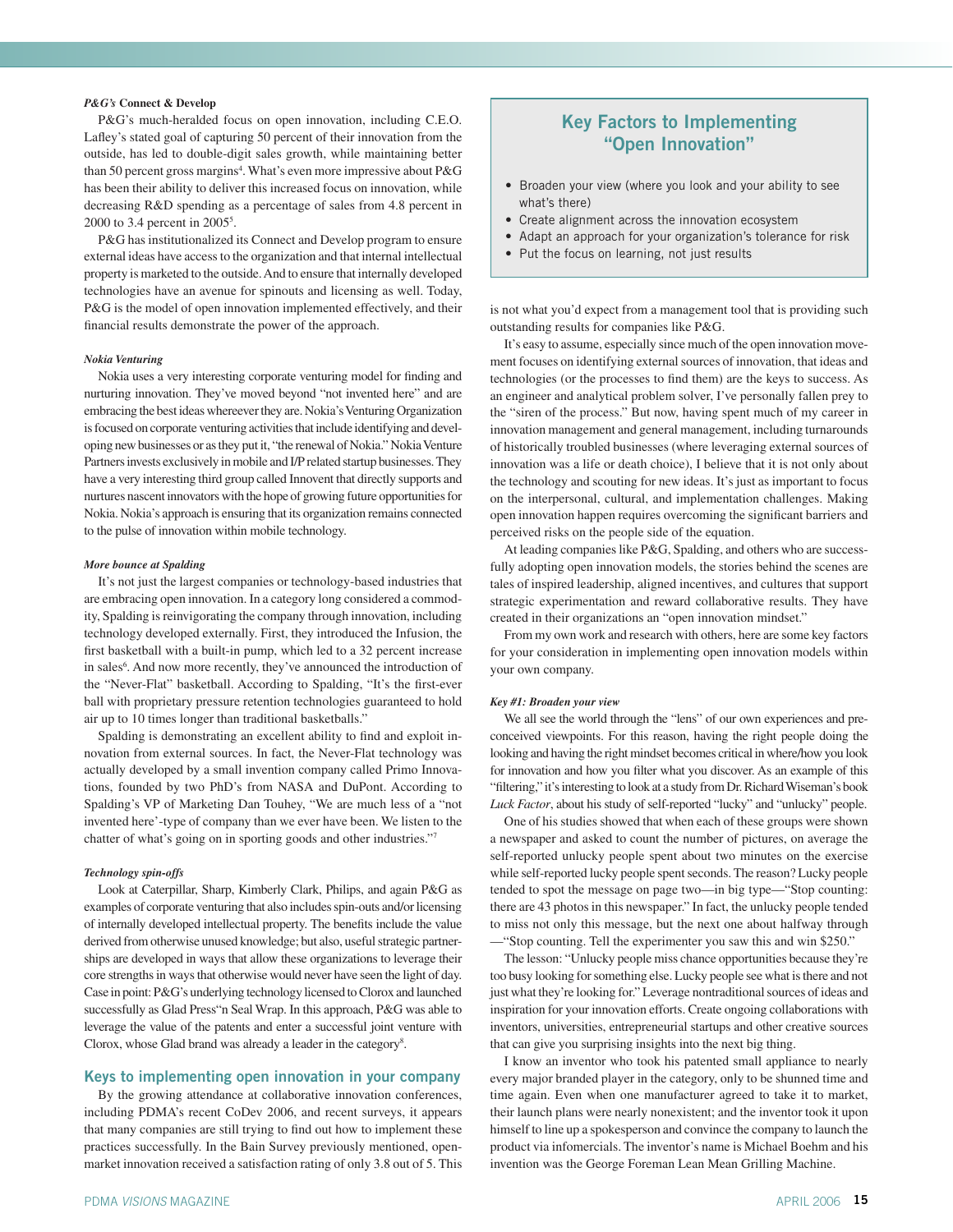

#### *Key #2: Create alignment across the innovation ecosystem*

Creating alignment within any company is critical to achieving the organization's goals, and a lack of alignment is often cited as a barrier to effective innovation, especially when there are conflicting goals across functional groups. These barriers become even more pronounced in cross-company collaborations.

Often in collaborative relationships, at the highest levels it appears that groups are aligned because they agree on the major goals to be achieved (See Exhibit 5 on this page). But if you look deeper, you'll often see that incentive systems, and functional and organizational goals are often in direct conflict with the overall stated goals (See Exhibit 6 on this page).

So, how do you minimize these issues and drive for alignment across the innovation ecosystem? It is critical to surface these issues early in programs, and we have found no better way to do this than extended face-to-face planning summits.

Whirlpool Corporation has been managing co-development programs for many years, often long term and global in scope. One tool they have adopted is the concept of Partner Summits<sup>10</sup>. These are three- to five-day extended sessions with all key players, and include both working sessions and social events to reduce barriers, develop deeper discussions, and ultimately deeper relationships that often pay dividends during difficult periods of development.

#### *Key #3: Adapt to your organization's tolerance for risk*

In my current business, I had a new product/service executive from a major utility approach me with a request for support in convincing his management to pursue what he saw as strategic initiatives that were critical to the organization's success. He had the support of the CEO, yet the business general managers and other levels of middle-management took a more risk-averse view of these opportunities. This executive saw the others as roadblocks and was compelled to bring them over to his way of thinking or go around them if needed.



The problem was, this wasn't one or two individuals—this riskaverse mindset was a broadly held view across most of the management team. I advised him to stop trying to take on an organizational culture change within his program, and instead adapt his approach to innovation in a way that matched his organization's tolerance for risk. Authors and consultants James Andrew and Harold Sirkin<sup>11</sup> present a framework for alternative approaches for structuring strategic initiatives that are in line with an organization's tolerance for risk. An organization needs to determine which role best suits its own culture and initiative-specific needs.

The three types of roles outlined in Exhibit 7 on page 16 include that of Integrator, Orchestrator, and Licensor. Integrators manage all the steps necessary to generate profit from an idea. Orchestrators carry out some steps and link with partners to carry out the rest (the traditional view of co-development). Licensors license the innovation (or brand) to another company to take it to market.

When viewed through the lens of managing risk, these approaches can be adapted to suit an organization's culture and needs. For example, we've used the Licensor role to allow a smaller group to take the initial risk with a venture, while providing the larger established company with a first right of refusal to scale up the venture should it succeed in a small scale launch.

#### *Key #4: Put the focus on learning, not just results*

Open innovation initiatives can be thought of as strategic experiments in many ways. In collaborative development, there are many unknowns and the focus should be on accelerating learning, not solely results. Theory-focused planning<sup>12</sup> and other more flexible planning approaches recognize these differences and put the focus where it belongs: on learning. Exhibit 8 highlights the differences in planning within different environments, and highlights the need for a different set of planning tools.

#### *Exhibit 7: Roles of Structuring/Managing Initiatives*

|              | Role                                                                                 | Best Used When                                                                                                         |
|--------------|--------------------------------------------------------------------------------------|------------------------------------------------------------------------------------------------------------------------|
| Integrator   | Manage all steps<br>necessary to generate<br>profit from an idea                     | • Speed to market not critical<br>• Proven technology<br>• Incremental innovation                                      |
| Orchestrator | Focus on some steps<br>and link with partners<br>to carry out the rest               | • Technology in early stages<br>Intense competition and need for<br>speed<br>• Specific talents in partner/supply base |
| Licensor     | License the technol-<br>ogy (or brand) to<br>another company to<br>take it to market | • Strong I/P exists<br>Market is new to innovator<br>Open to brand license or brand not<br>critical                    |

*Source: Adapted from James Andrew and Harold Sirkin "Innovating for Cash,"*  Harvard Business Review*, Sept. 2003*

# **Advice from Michael Boehm**

Here's some advice from Michael Boehm, inventor of the George Foreman Grill: "In my world, if I were running a medium to large company I would certainly take the steps necessary to first ensure that our internal resources had the tools necessary to protect and maximize growth opportunities within our core businesses. I would also train a select group of internal personnel in the disciplines of invention, innovation, design, and marketing. The purpose of this group would be to search out innovation personnel from the outside to bring in for innovation workshops, a cross pollination, if you will, for the purpose of introducing to the marketplace new, problem solving products each year."9